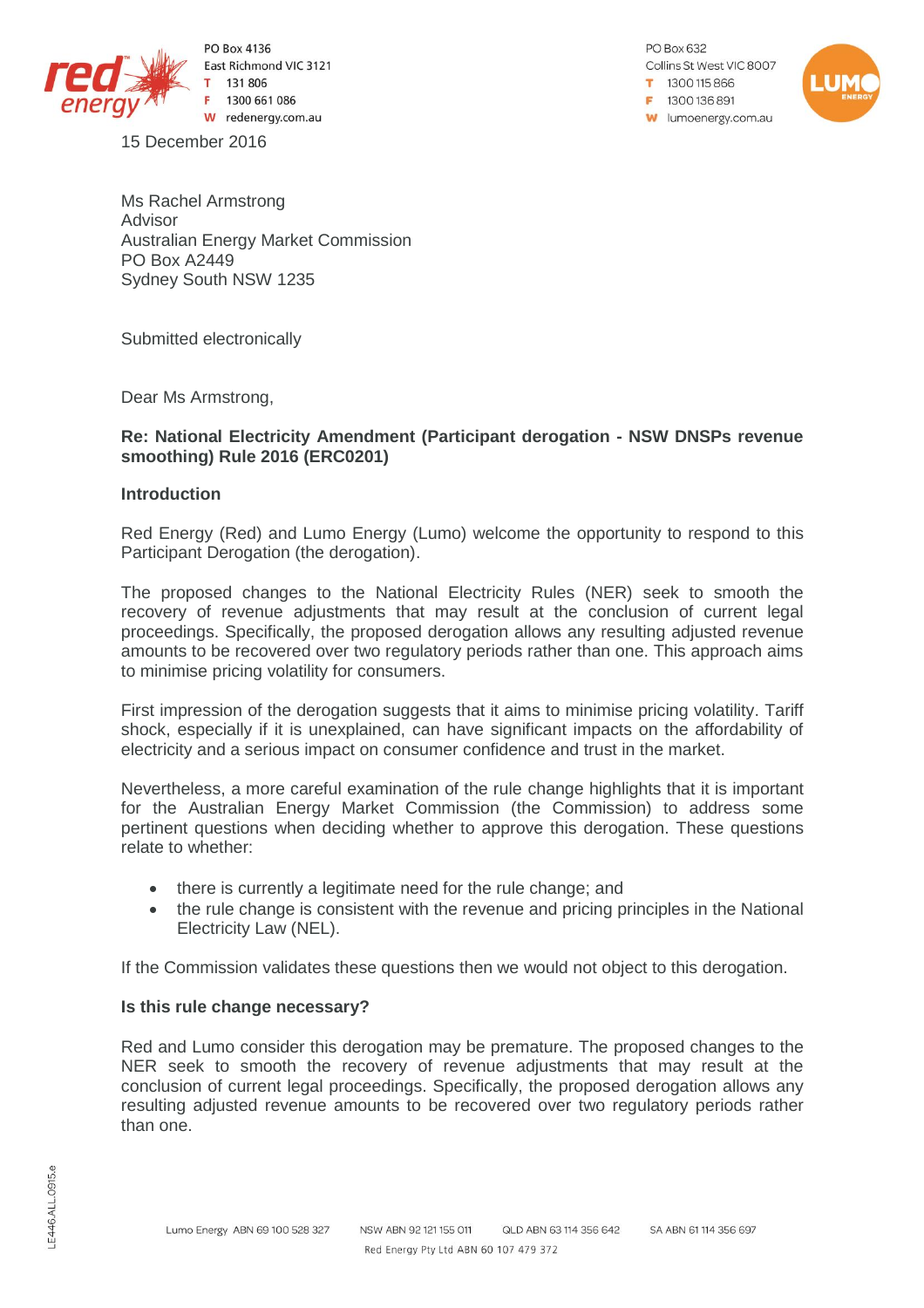



The derogation itself assumes that adjustments to Distribution Network Service Providers (DNSP) revenues will need to be made in order that they are smoothed out following the outcome of the legal proceedings.

There is significant uncertainty associated with the precise outcome of the legal proceedings. Specifically, it is sufficiently unclear whether adjustments to network revenues will be required as a result of any legal proceedings. As such, if the outcome of the legal proceedings can not be predicted with any level of certainty, it raises questions regarding whether this derogation is required.

To highlight this further, assuming the AER appeal to the Federal Court is successful the following questions remain unclear. In terms of the impact on network charges, would this mean network charges remain unchanged? Would it mean that network charges need to be adjusted up or down? Alternatively, would the appeal court simply refer the matter back to the AER for it to remake a revised revenue determination? Or would there be no change at all to the AER's Final decisions? All of these outcomes are possible, yet difficult to predict with any certainty.

Given the uncertainty associated with the AER's legal proceedings we consider it prudent for the Commission to wait until these proceedings have finished before deciding on this derogation.

**Does the revenue smoothing rule change breach the revenue and pricing principles in the NEL?**

Red and Lumo consider that any revenue smoothing derogation that avoids required network price adjustments in favour of revenue smoothing may breach the revenue and pricing principles in the NEL.

We have concerns that the following key revenue and pricing principles may be breached if the Commission approves this derogation:

*Principle number 1 - A regulated network service provider should be provided with a reasonable opportunity to recover at least the efficient costs of providing direct control services.*

*Principle number 2 - A price or charge for the provisions of a direct control service should allow for a return commensurate with the regulatory and commercial risks involved in providing the service to which that price charge relates.*

Red and Lumo consider that a one off full adjustment to network charges as a result of legal proceedings would be more consistent with both of these principles.

For example, consider the situation where an increase to network charges is required as a result of a judicial appeal. A one off full adjustment to network charges (as opposed to the use of a mechanism that smooths in higher prices over years) would allow the rule change proponents to immediately recover their *efficient costs* and recover a return commensurate with their *regulatory and commercial* risk.

The alternative approach that smooth out network price increases over a few years would fail to comply with these revenue pricing principles during the transitional period. In essence, DNSPs would continue to under-recover their regulated revnues over the